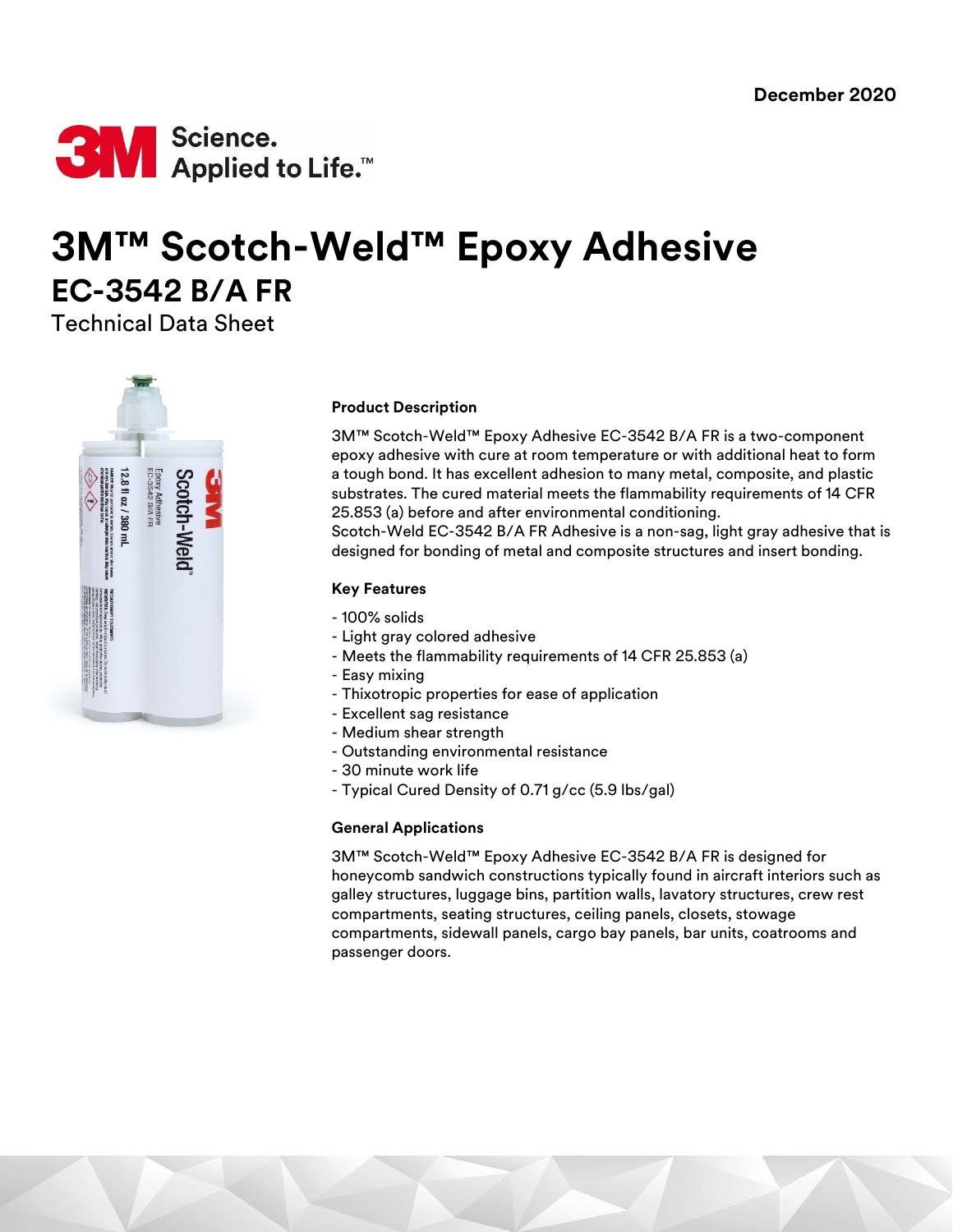# **Typical Physical Properties**

Note: The following technical information and data should be considered representative or typical only and should not be used for specificationpurposes.

|                                | <b>Part B</b>                                | Part A                                     |  |
|--------------------------------|----------------------------------------------|--------------------------------------------|--|
| Chemistry                      | Epoxy                                        | Amine                                      |  |
| Color                          | White                                        | Gray                                       |  |
| <b>Typical Uncured Density</b> | $0.67 \pm 0.04$ g/cc (5.6 $\pm$ 0.3 lbs/gal) | $0.68 \pm 05$ g/cc $(5.7 \pm 0.4$ lbs/gal) |  |
| Mix Ratio by Weight            | 100                                          | 52                                         |  |
| Mix Ratio by Volume            | 100                                          | 50                                         |  |
| Solids                         | 100%                                         | 100%                                       |  |
| <b>Cured Density</b>           | $0.71 \pm 0.03$ g/cc (5.9 $\pm$ 0.3 lbs/gal) |                                            |  |
| Work Life at $72 \pm 3$ °F     | <b>Approximately 30 Minutes</b>              |                                            |  |
|                                | 3 Hours @ 75°F (24°C)                        |                                            |  |
| <b>Full Cure</b>               | 5 Hours @ 125°F (52°C)                       |                                            |  |
|                                | 7 Days @ 75°F (24°C)                         |                                            |  |
| Consistency                    | <b>Thixotropic Paste</b>                     |                                            |  |
| <b>Application by Method</b>   | Cartridge Dispensable / Bulk Dispensable     |                                            |  |
| <b>Volatile Loss on Cure</b>   | Less than 0.1%                               |                                            |  |

# **Typical Product Performance**

Note: The following technical information and data should be considered representative or typical only and should not be used for specification purposes.

## **Aluminum to Aluminum Bonds**

#### **Overlap Shear**

The following data shows typical values obtained with 3M™ Scotch-Weld™ Epoxy Adhesive EC-3542 B/A FR in aluminum overlap shear bonds. All specimens were 2024-T3 bare aluminum panels which had been FPL etched and phosphoric acid anodized. Bonds were cured as described in the table under 2 psi (13.8 kPa) with no additional pressure. Sample preparation and testing was conducted per ASTM D1002-10.

| l No Primer                    | Test Temperature | <b>Result (psi)</b> | <b>Result (MPa)</b> |
|--------------------------------|------------------|---------------------|---------------------|
| 3 Hours @ RT & 5 Hours @ 125°F | 75°F (24°C)      | 2036                | 14                  |
| 7 Days at RT                   | 75°F (24°C)      | 1927                | 13.3                |

## **Cured Compression**

The compression testing was completed per ASTM D695-10. Specimens were machined to 0.50" ± 0.05" x 0.50"  $\pm$  0.05" x 1.00"  $\pm$  0.05" (13 mm  $\pm$  1.3 x 13 mm  $\pm$  1.3 x 25 mm  $\pm$  1.3) (width x length x height) from a larger homogeneous block of cured adhesive. Specimen Cure: 16 hours at 75ºF (24°C), 1 hour at 180ºF (82°C). Specimen Test Speed: 0.5 inch/min. (13 mm/min.).

| Test Temperature       | <b>Peak Stress</b> |       | <b>Modulus</b> |       |
|------------------------|--------------------|-------|----------------|-------|
|                        | (psi)              | (MPa) | (ksi)          | (MPa) |
| $-65^{\circ}$ F (24°C) | 13812              | 95    | $--$           | $--$  |
| 75 °F (24°C)           | 7200               | 50    | 207            | 1427  |
| 180°F (24°C)           | 1680               | 11.5  | $- - -$        | $--$  |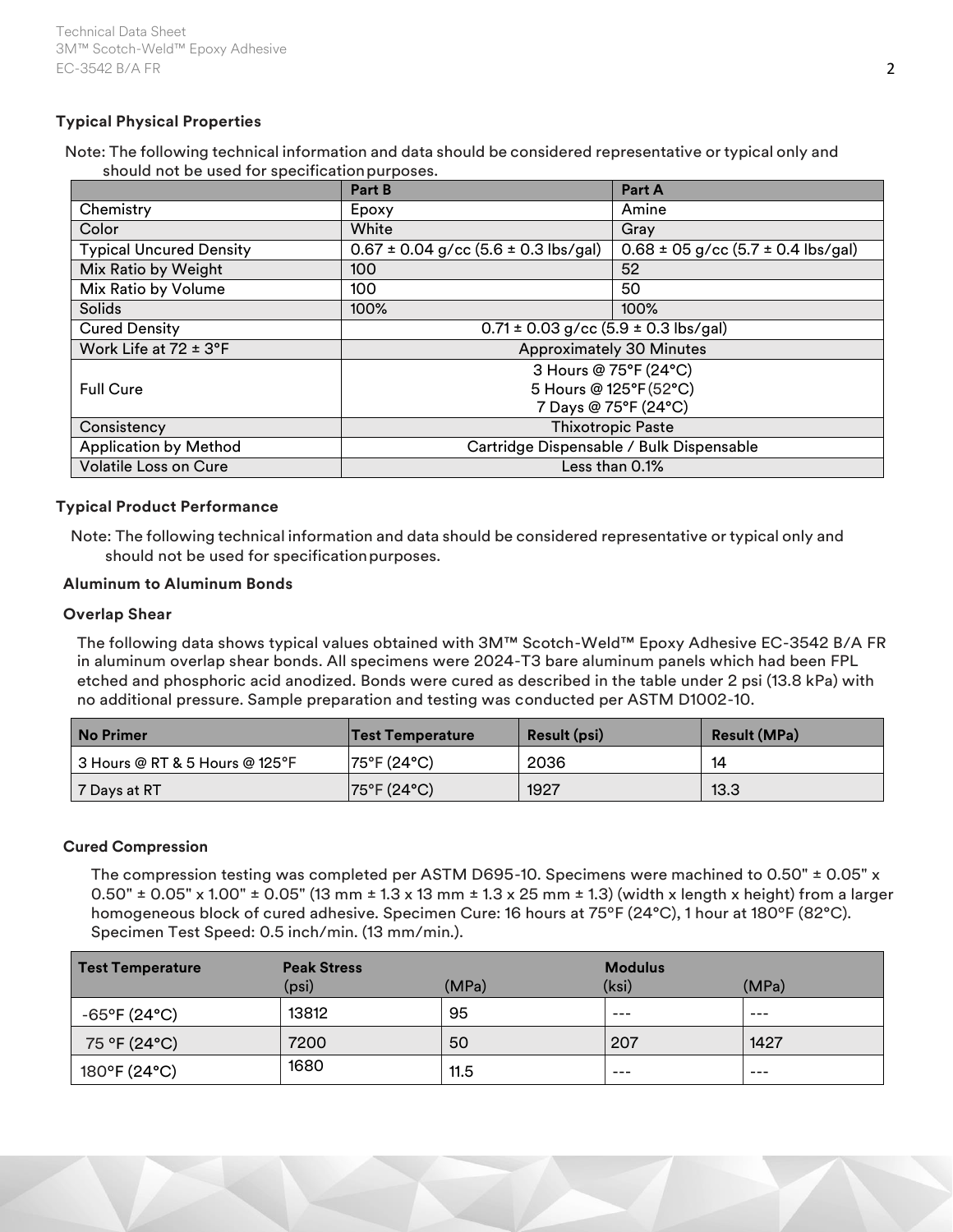# **Insert Pull/Pluck Test**

The Tensile testing was completed per SAE R-422. Specimen are nominally 0.5" x 3" x 3" (13 mm x 76 mm x 76 mm) honeycomb panel. A 0.5" (13 mm) hole is bored into the panel on center in to which an insert fastener is placed. Adhesive is injected into the fastener and fills the space between the fastener and the honeycomb cells exposed in the boring process.

Specimen Cure: 3 hours at 75 ºF (24°C), 5 hours at 125ºF (52°C). The sample is tested to determine the peak force required to dislodge the insert from the panel.

| <b>Force</b> |      |  |
|--------------|------|--|
| (lbs)        | (N)  |  |
| 403          | 1792 |  |

## **Insert Torque Test**

The Torque testing was completed per SAE R-422. Specimen are nominally 0.5" x 3" x 3" (13 mm x 76 mm x 76 mm) honeycomb panel. A 0.5" (13 mm) hole is bored into the panel on center in to which an insert fastener is placed. Adhesive is injected into the fastener and fills the space between the fastener and the honeycomb cells exposed in the boring process.

Specimen Cure: 3 hours at 75 ºF (24°C), 5 hours at 125ºF (52°C). The sample is tested to determine the peak force required to dislodge the insert from the panel.

| <b>Force</b> |         |  |
|--------------|---------|--|
| $(ln - lb)$  | $(N-m)$ |  |
| 109          | 12.3    |  |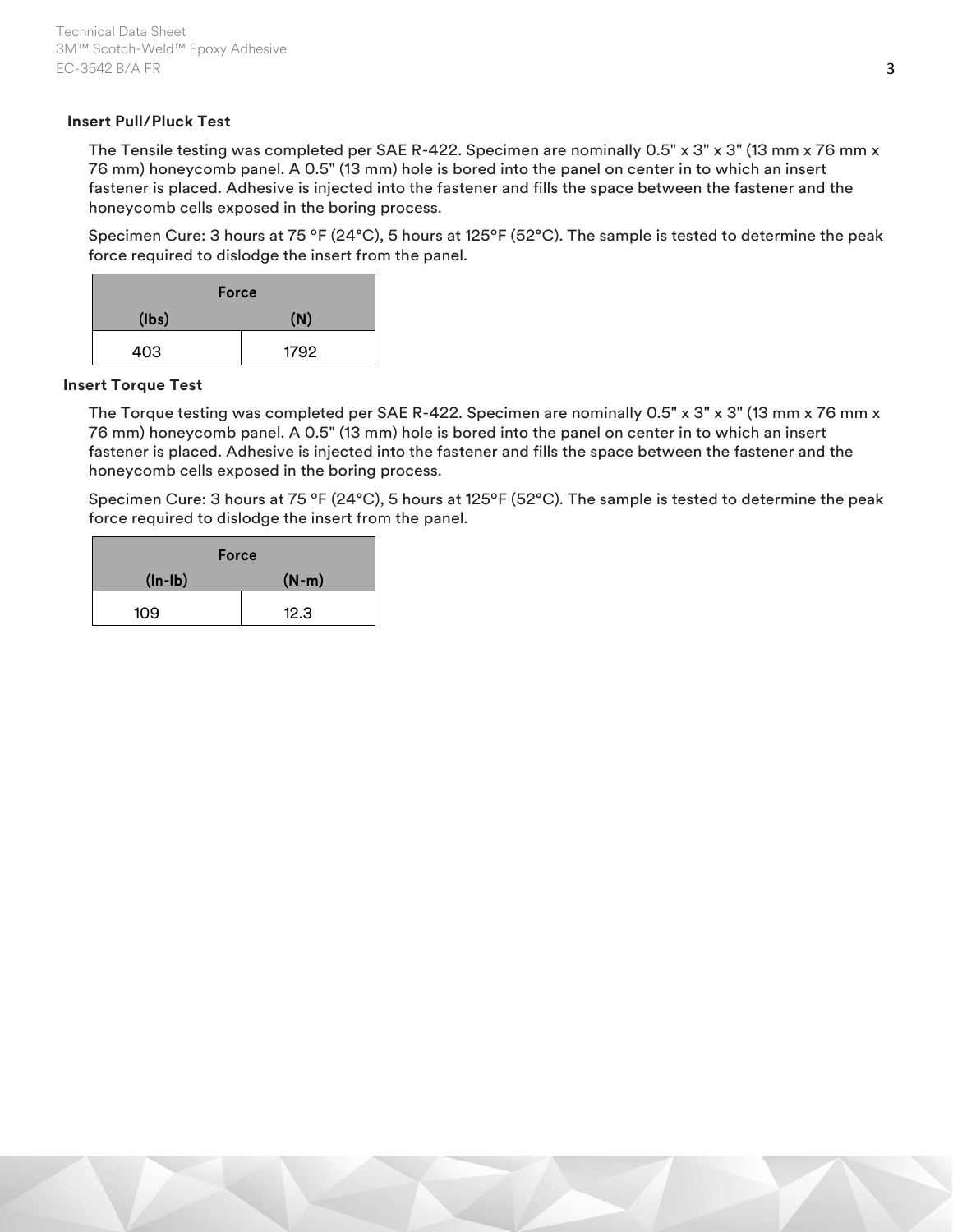Technical Data Sheet 3M™ Scotch-Weld™ Epoxy Adhesive EC-3542 B/A FR 4

# **Parallel Plate RDA**

Test Equipment: Rheometric Dynamic Analyzer (RDA)

1 Hz frequency, isothermal, 25 mm parallel plates, 1% initial strain, strain adjustment 100%.



## **Typical Product Performance**

#### **Flammability Preparation**

| <b>Property</b>                               | 14 CFR 25.853 (a)<br><b>Passing Requirements</b> | <b>Flammability</b><br>(60 second vertical,<br>standalone) | Flammability<br>(12 second<br>vertical,<br>standalone) |
|-----------------------------------------------|--------------------------------------------------|------------------------------------------------------------|--------------------------------------------------------|
| <b>Flame Extinguishing Time</b><br>(Second)   | $\leq$ 15 s                                      | $\leq 2$                                                   | ≤ 1                                                    |
| Burn Length Time (Inch)                       | $\leq 6$ inch / 152 mm                           | $\leq$ 3 inch / 102 mm                                     | $\leq$ 2 inch / 51 mm                                  |
| Drip Flame Time - if present<br>(Y/N, Second) | $\leq 3s$                                        | N, 0                                                       | N, 0                                                   |

**Flammability (60 second vertical, standalone)**

Specimen: 12" x 3" x 0.25" / 305 mm x 76 mm x 6.4 mm adhesive plaque

# **Flammability (12 second vertical, standalone)**

Specimen: 12" x 3" x 0.25" / 305 mm x 76 mm x 6.4 mm adhesive plaque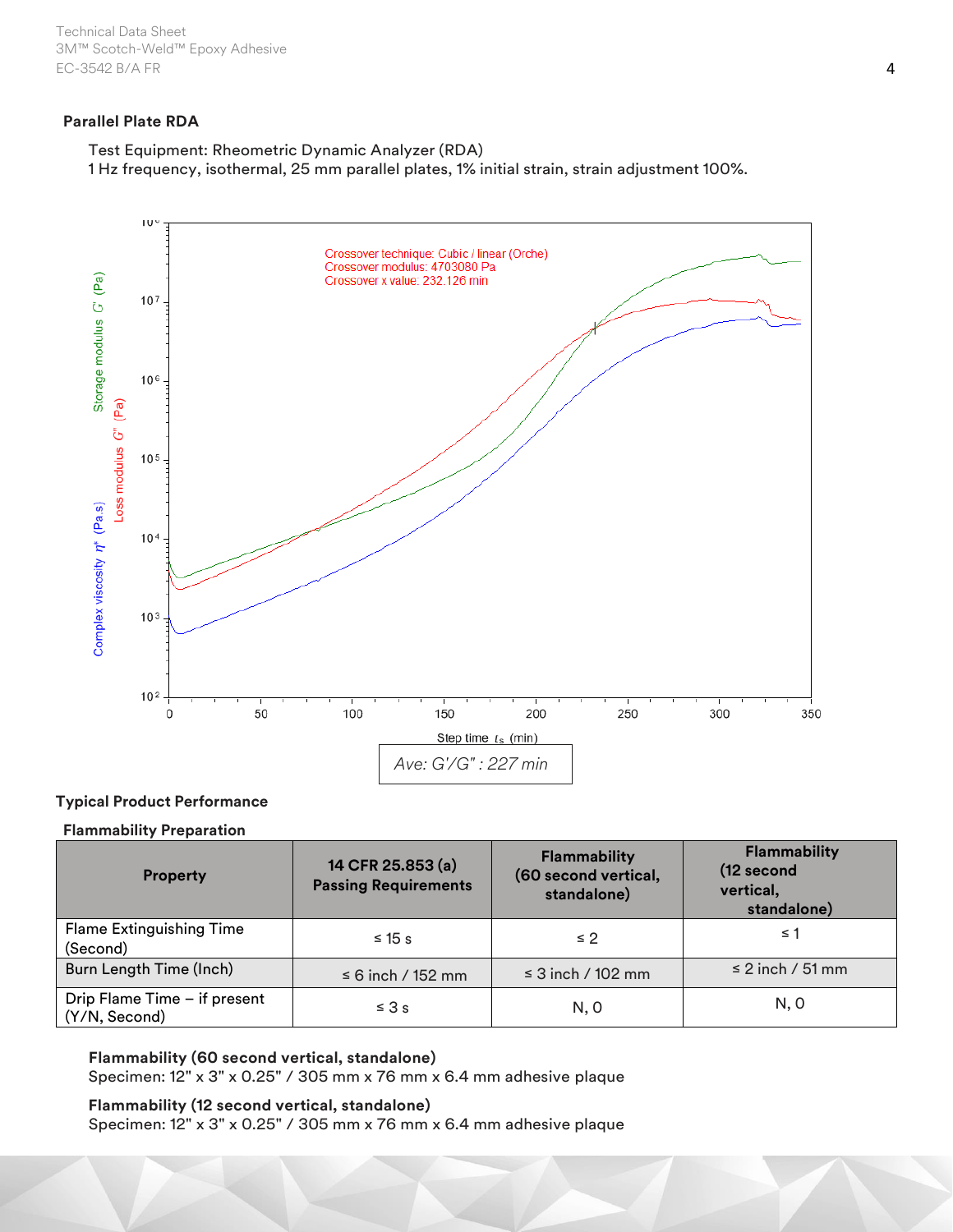# **Typical Product Application**

## **Aluminum Surface Preparation**

A thoroughly cleaned, dry, grease-free surface is essential for maximum performance. Cleaning methods which will produce a break free water film on metal surfaces are generally satisfactory. Optimized FPL performed per ASTM D2651-01 and phosphoric acid anodization performed per ASTMD3933-98.

# **Primer Application**

Although 3M™ Scotch-Weld™ Epoxy Adhesive EC-3542 B/A FR gives excellent performance on unprimed surfaces, the use of 3M™ Scotch-Weld™ Structural Adhesive Primer EW-5000 corrosion inhibiting primer is suggested for maximum long-term durability and environmental resistance. See the primer data sheets for complete application instructions. These primers must be cured for one hour at 250°F prior to bonding. Review and follow SDS prior to use.

# **Fiber Reinforced Epoxy Laminate Surface and Plastic Surface Preparation**

Abrade surfaces to be bonded with 180 grit sandpaper or a Scotch-Brite® General Purpose Hand Pad 7447 (do not cut through resin into reinforcing fibers). Wipe with clean rag or paper towel soaked with Ketone type solvent such as methyl ethyl ketone (MEK)\*. Thoroughly dry the surface before application of the adhesive. A cleaned, dry, contamination free surface is essential for maximum performance. For repeatable results the epoxy adhesive and the surfaces should have a temperature between 68-77°F (20-25°C).

# **Mixing**

Scotch-Weld EC-3542 B/A FR Adhesive can be mixed automatically (using static mixer, minimum 18 elements). For repeatable performance keep mixing ratio in a range of  $\pm$  5%. Side by side cartridge application provides maximum accuracy and ease of handling. Scrap the first 10 cc or until you have a uniform color when using a new static mixer. From the start of mixing the work life refer to "Handleability" on "Product Description & Properties" table above. For ease of extrudability the product should be at the temperature of 75°F (24°C) but not greater than 125°F (52°C).

## **Adhesive Cure Conditions**

A minimum cure time of 24 hours at room temperature or 12 hours at room temperature followed with a 1 hour at 180°F post cure cycle to obtain the optimum mechanical properties of the product. Heat application accelerates the curingcycle.

# **Clean-up of Epoxy Adhesive**

Uncured epoxy adhesive can be wiped with solvent e.g. MEK \*. Cured material can be cleanly removed mechanically.

\*Note: When using solvents, extinguish all ignition sources, including pilotlights, and follow the manufacturer's precautions and directions for use. Use solvents in accordance with local regulations.

## **Shelf Life**

Standard shelf life for Scotch-Weld EC-3542 B/A FR Adhesive is 12 months from date of shipment when stored between 40°F and 80°F (4°C and 27°C) in original unopened container.

# **Precautionary Information**

Referto Product Label and Safety Data Sheet (SDS) for health and safety information before using this product. For additional health and safety information, please visit [www.3M.com/msds](http://www.3m.com/msds) or call1-800-364-3577 or(651) 737-6501.